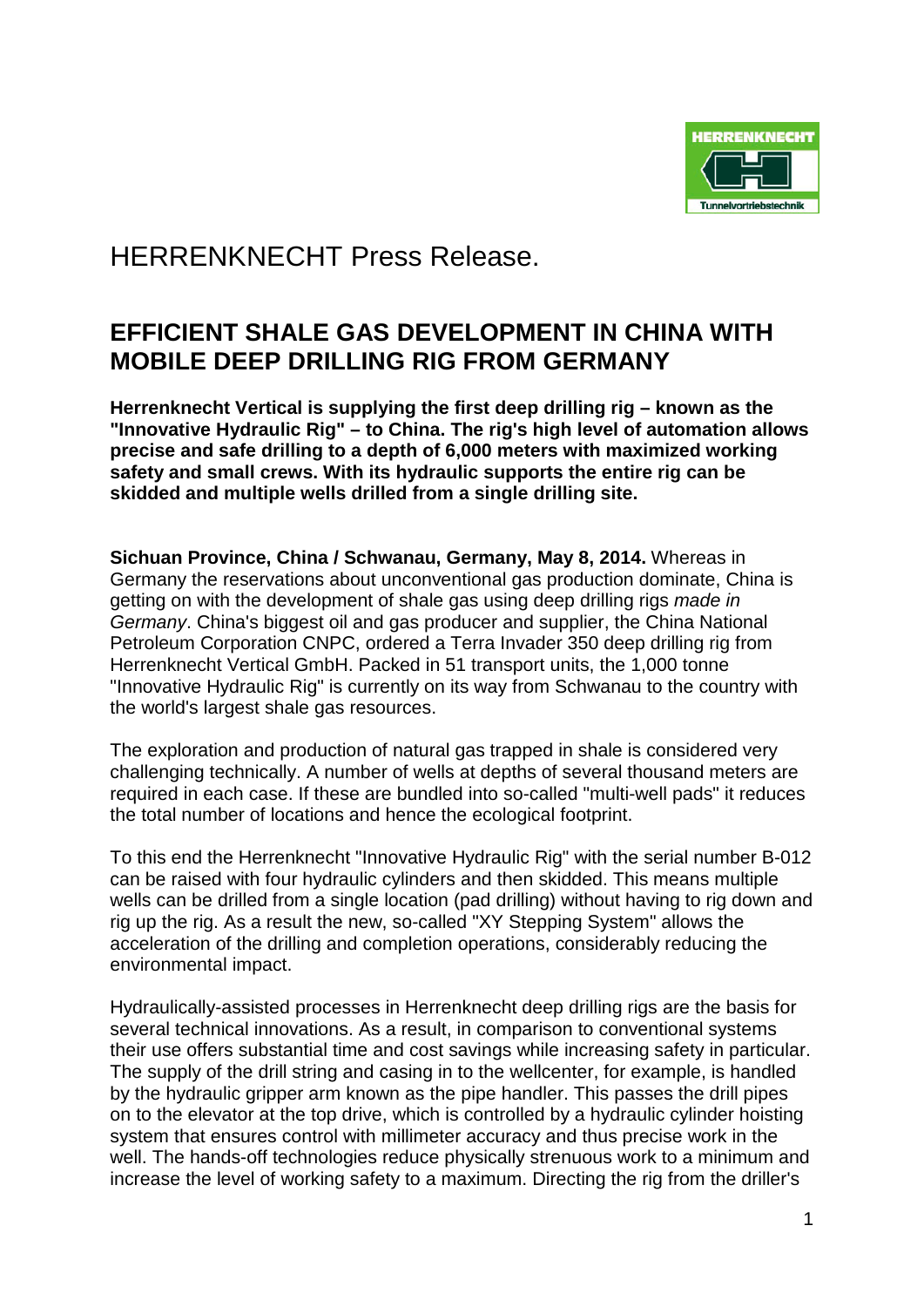cabin further reduces the presence of specialist personnel in the danger zone. The high level of automation means the Herrenknecht Terra Invader drilling rig can be manned by only four staff members per shift. That means a reduction of crew sizes by up to 40 percent, yielding significant cost savings.

The commissioning of the new "Innovative Hydraulic Rig" was a key innovation for the country's oil drilling technology and a major and important step for the company on the way to a fast and comprehensive improvement in performance, notes the subsidiary of CNPC, plant operator CNPC Chuanqing Drilling Engineering Company / Chuandong Drilling Company. The deep drilling rig is scheduled to begin exploration for gas production in Sichuan Province shale plays before the end of 2014. The aim is for a period of only six months from acceptance in Germany to deployment in China.

On March 19, 2014 the factory acceptance was successfully completed at manufacturer Herrenknecht Vertical GmbH in Schwanau, southern Germany. The dismantled and packed rig is currently on its way to China. There the rig will be assembled in Suining by Herrenknecht in collaboration with the local partner SCJS Sichuan Jingshi Engineering Technology Co., Ltd. The components contributed by the contractor will also be installed there. Final acceptance is planned to be followed in August by transport to the actual deployment site in Sichuan Province. Herrenknecht's three-stage training program for the customer's crew and the service personnel has already started in parallel.

Adherence to the overall tight schedule is made possible by the modular system of the deep drilling rig, which is already demonstrating its advantages during transport to China. The compact container units that do not require separate heavy load transport ensure a high degree of mobility. This also means short assembly and dismantling times when projects are in progress.

For the development and manufacture of high-tech equipment, in areas such as hydraulics and electrical systems Herrenknecht Vertical profits from the long experience of its parent company Herrenknecht AG, the market leader in mechanized tunnelling technology. Innovations such as the hydraulic cylinder hoisting system are the results of a successful know-how transfer.

The new business relationship with Herrenknecht Vertical follows collaboration over many years between CNPC and Herrenknecht AG. Numerous reference projects have already been completed successfully in the Utility sector. These include parts of the largest infrastructure project in China, the "West-East Gas Pipeline", for which Herrenknecht supplied several AVN machines and HDD rigs.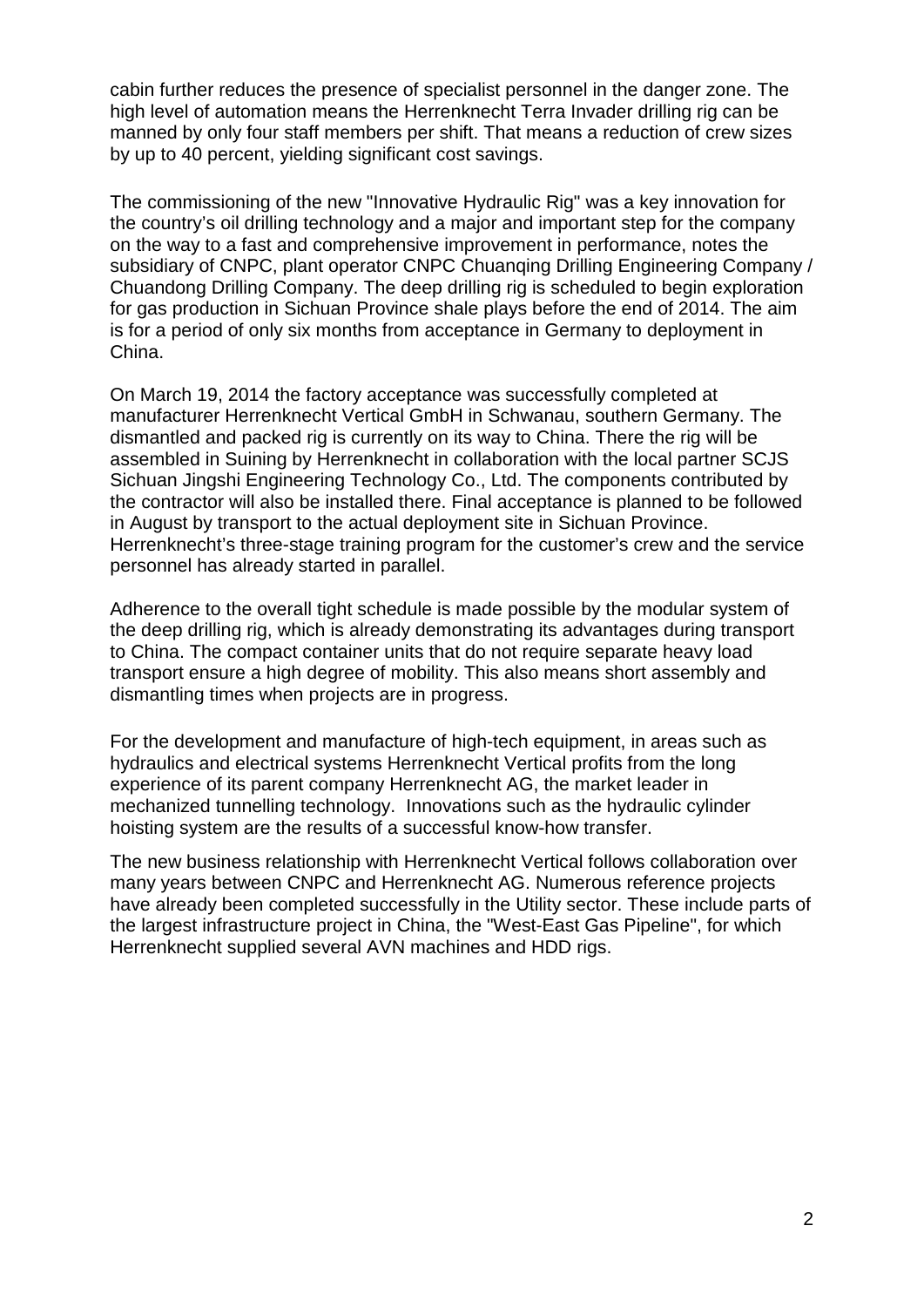| First Hydraulic Rig made by Herrenknecht Vertical for China |                                      |
|-------------------------------------------------------------|--------------------------------------|
| Project data                                                |                                      |
| Location                                                    | Sichuan Province, China              |
| Use                                                         | Oil and gas exploration              |
| Drill depth                                                 | Down to 6,000 m                      |
| Customer                                                    | China National Petroleum Corporation |
| <b>Machine data</b>                                         |                                      |
| Rig type                                                    | B-012 Terra Invader 350              |
| Max. hook load                                              | 350 mt (385 sht)                     |
| Substructure                                                | Slingshot                            |
| Cylinder hoisting system                                    | 1,600 kW (2,200 hp)                  |
| Top drive power                                             | 800 kW                               |
| Mud pumps                                                   | 2 units per 1,200 kW                 |

## *Herrenknecht Vertical*

*Herrenknecht Vertical develops and manufactures deep drilling systems for the exploration of energy resources in depths down to 8,000 meters. The Terra Invader type rigs are used for onshore and offshore wells both for exploratory drills in oil and gas fields and for geothermal energy projects. From Schwanau in southern Germany, Herrenknecht Vertical rigs have been in use worldwide since 2005.*

*In addition, the company offers a wide range of mechanical and electrical components, has a global service network and provides service personnel locally. Herrenknecht Vertical GmbH is a subsidiary of [Herrenknecht AG,](http://www.herrenknecht.de/) the leading manufacturer worldwide for mechanized tunnelling technology.* 

## *Herrenknecht AG*

*As the only company worldwide, Herrenknecht AG delivers tunnel boring machines for all ground conditions and in all diameters – ranging from 0.10 to 19 meters. The product range*  includes tailor-made machines for transport tunnels, supply and disposal tunnels and *additional equipment and service packages. Furthermore, Herrenknecht manufactures drilling rigs for vertical and inclined shafts as well as deep drilling rigs. In the year 2012, the Herrenknecht Group achieved a total output of 1,135 million euros. The Herrenknecht Group employs around 5,000 members of staff worldwide, among them 200 trainees. With 78 subsidiaries and associated companies working in related fields in Germany and abroad, Herrenknecht provides a comprehensive range of services close to the respective project and customer.*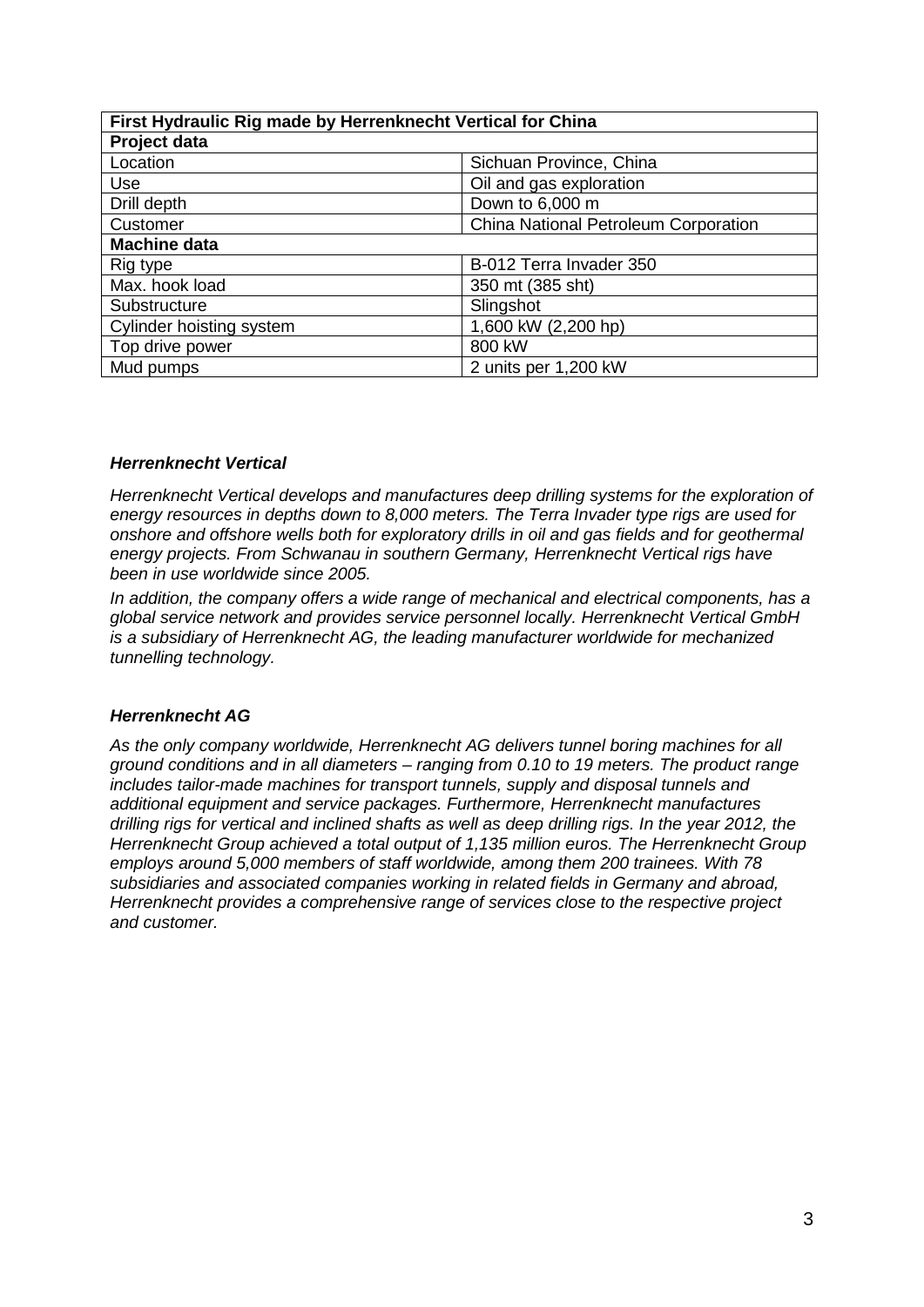

Image 1: Thanks to the newly-developed "X-Y Stepping" system with hydraulic cylinder supports, the deep drilling rig can be raised and skidded by several meters. This makes it possible to bundle several bore holes in so-called "multiple-well pads" as well as save time.



.

Image 2: The hydraulic pipe handler is used for hoisting the drill string and casing from the horizontal to the vertical drill axis. Hands-off technologies ensure a high degree of safety during the work process.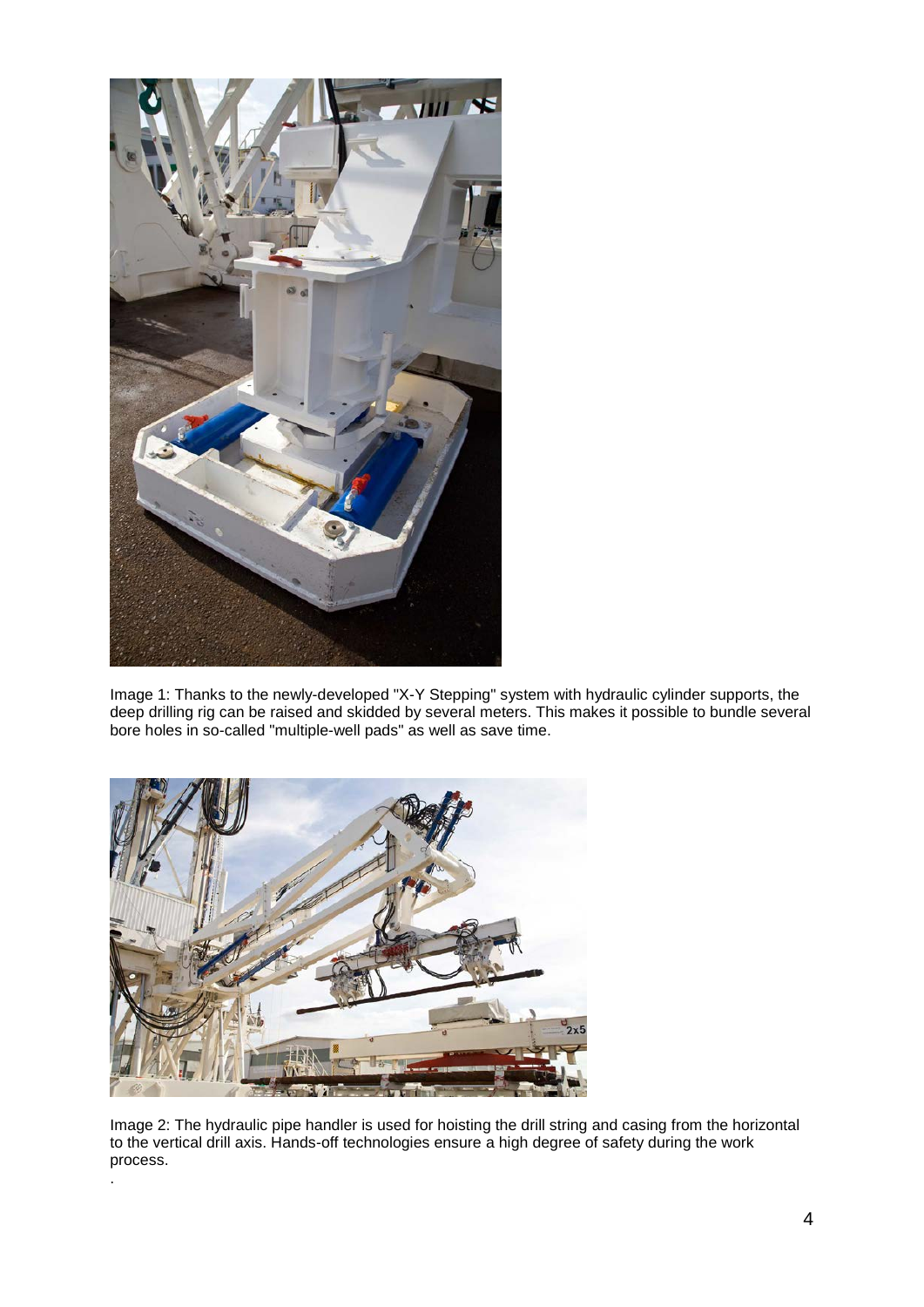

Image 3: All core pipe handling components such as the catwalk, pipe handler and hoisting system in the Terra Invader 350 plant are highly-automated and work very safely and precisely on the basis of the hydraulic drive concept.



Image 4: The entire rig is manned by only four staff members per shift. All key functions are remotecontrolled from the driller´s cabin.